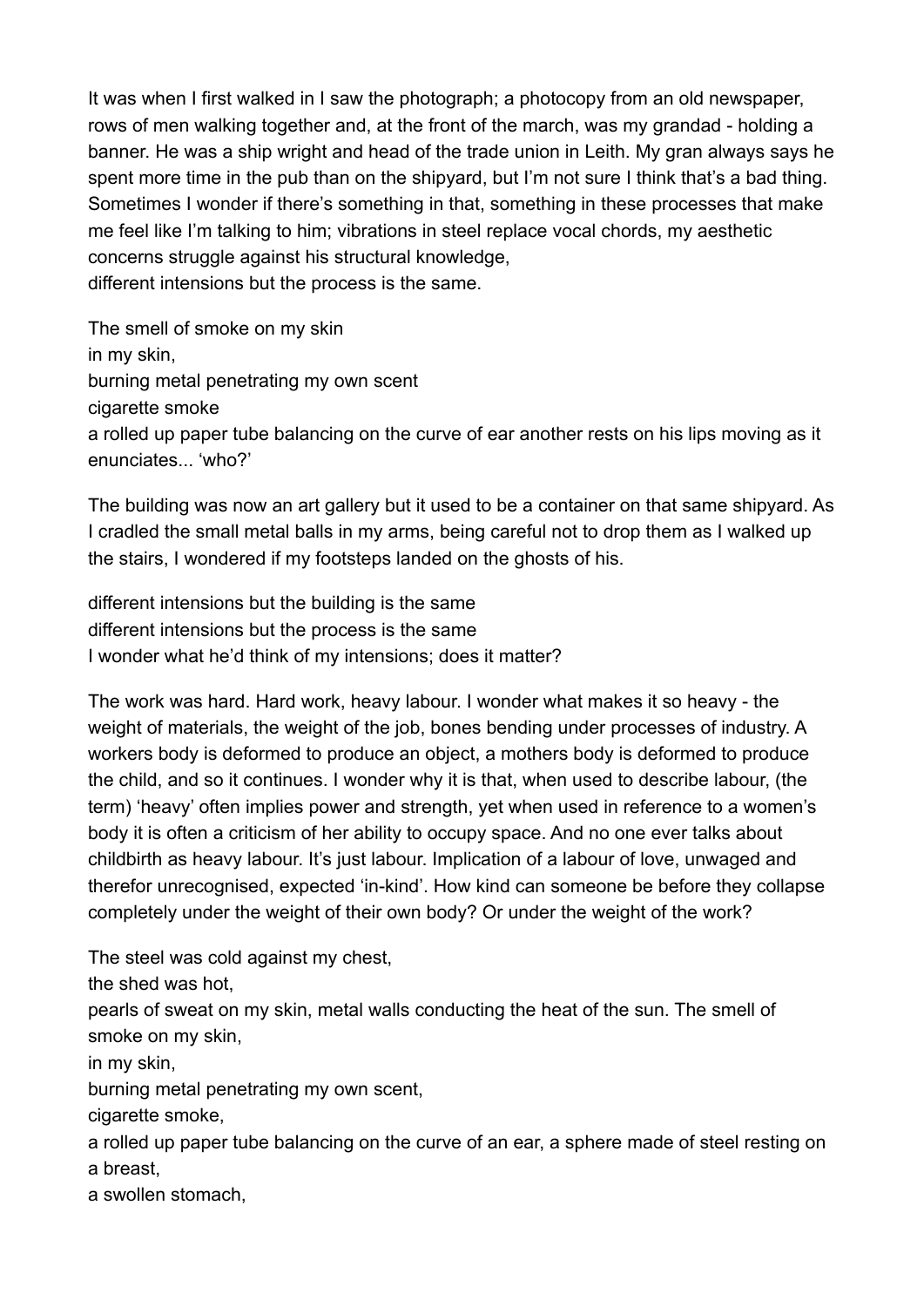an eye glinting in the sun, hot sparks firework off the surface, a rotating circular blade cuts deep into its face, the sound is deafening and then, silence.

In certain cultures they talk about the process of smelting iron as if it is the birth of a child; an accident in the smithy is a miscarriage and the furnace is referred to as a wife. Women are forbidden from the smelting site for three main reason; they are menstruating, engaged in sexual activity or in case they may be a witch. The workers are married to the smithy for the period of smelting and under an obligation of celibacy; any sexual activity would be considered infidelity to

the furnace-wife. It takes on the identity of a woman who's sexuality and fertility are controlled by the worker to produce an abundance of children in the form of iron.

The spikes of the ball imprint on my skin, heavy against the softness. Maybe that's it; a rejection of my size, a contrast to my softness; do I feel as though I must compensate for my gender in acquiring skills associated with the other? A compensation encouraged not by my own ideas of my self but by those administered externally. Encouraged productivity stemming from working class guilt?

An iron ball clasped in hands, heavy against the softness. The smell of smoke on my skin, in my skin,

burning metal penetrating my own scent,

## cigarette smoke,

a rolled up paper tube balancing on the curve of ear, another rests on his lips moving as it enunciates... 'you?'

I look at the object, now more like a weapon than my gran's tumble dryer ball. Cast iron has different structural properties to elemental iron, but its still the same really. Rusting the same red that colours my blood, circulating my body, poured from the crucible into my veins, down to the centre of the earth. A solid ball of iron and nickel; the circular coin in my pocket. There's something so primitive about seeing it transform, it is eternal, moving from one state to another but still the same, into form, through form and out of form. I'm sure that's how some people talk about God but maybe that's going too far. Or not far enough.

The steel was cold against my chest, the shed was hot, pearls of sweat on my skin, metal walls conducting heat.

The smell of smoke on my skin, in my skin, burning metal penetrating my own scent,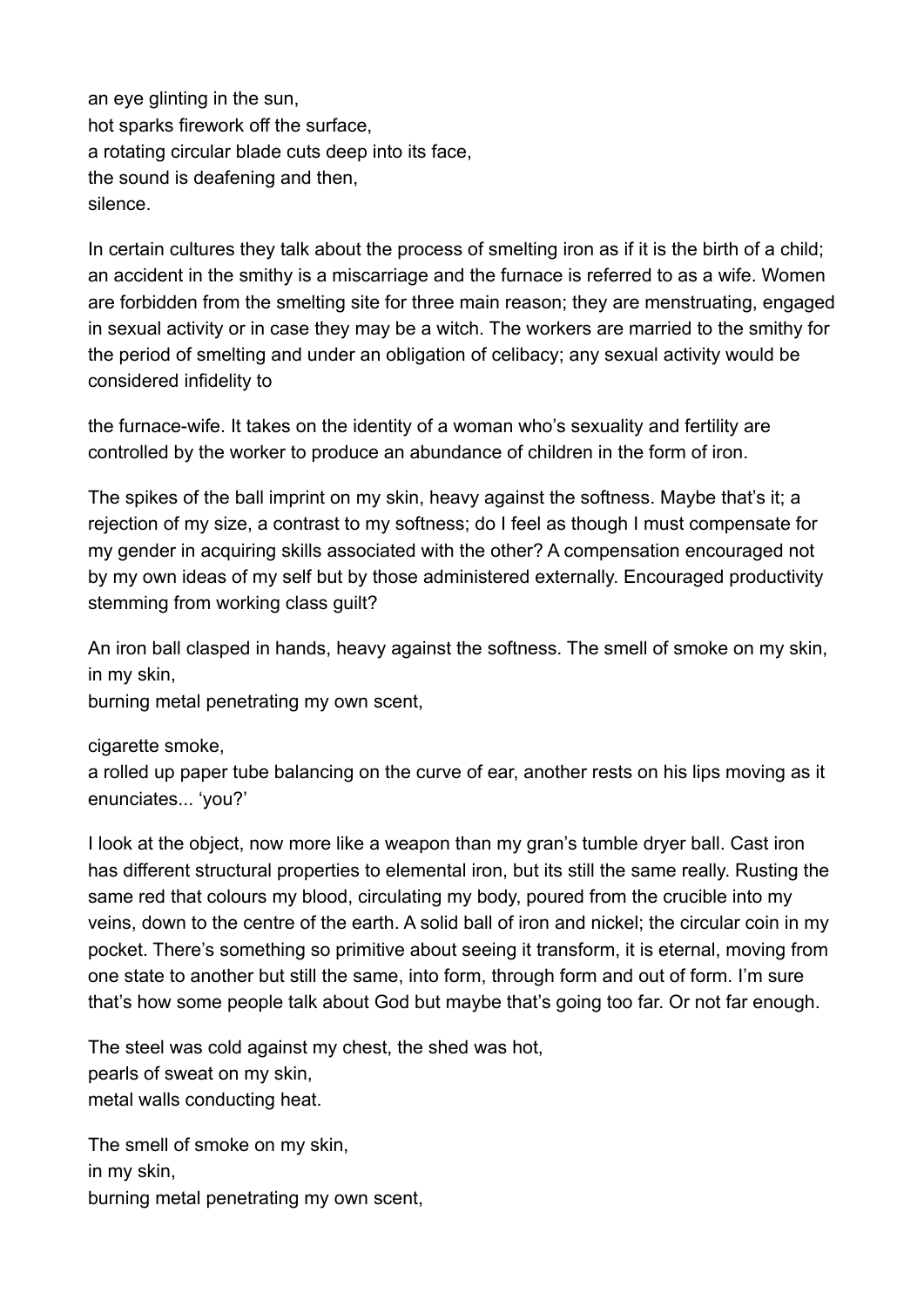cigarette smoke.

a rolled up paper tube balancing on the curve of an ear, a sphere made of steel resting on a breast,

a swollen stomach,

an eye glinting in the sun,

hot sparks firework off the surface,

a rotating circular blade cuts deep into its face,

the sound is deafening and then,

silence.

The men keep marching, an industry in decline. A last attempt to hold on, worried wives and hungry mouths await answers but Maggie's lips are cold and hard, opening only slightly to form the shape of a 'No'.

He rolls a cigarette and places it in his mouth,

resting on his lips, it falls as he repeats... 'No?'

A lighter sparks,

the smoke penetrates my own scent,

the furnace is lit, the ritual begins.

The smell of smoke on my skin,

in my skin,

the steel was cold against my chest,

the shed was hot,

pearls of sweat,

metal walls emphasise the heat of the sun.

A rolled up paper tube balancing on the curve of an ear, a sphere made of steel resting on a breast,

a swollen stomach,

an eye glinting in the sun,

hot sparks firework off the surface,

a rotating blade cuts deep into its face,

I inhale, still alive but barely breathing, the fumes are thick,

A relic of the past, displaced stories of ghosts in newsprint.

An old radio

The Proclaimers 'Letter From America' crackles in the background Barely audible over the noise

He exhales a last breath

the sound is deafening and then,

silence.